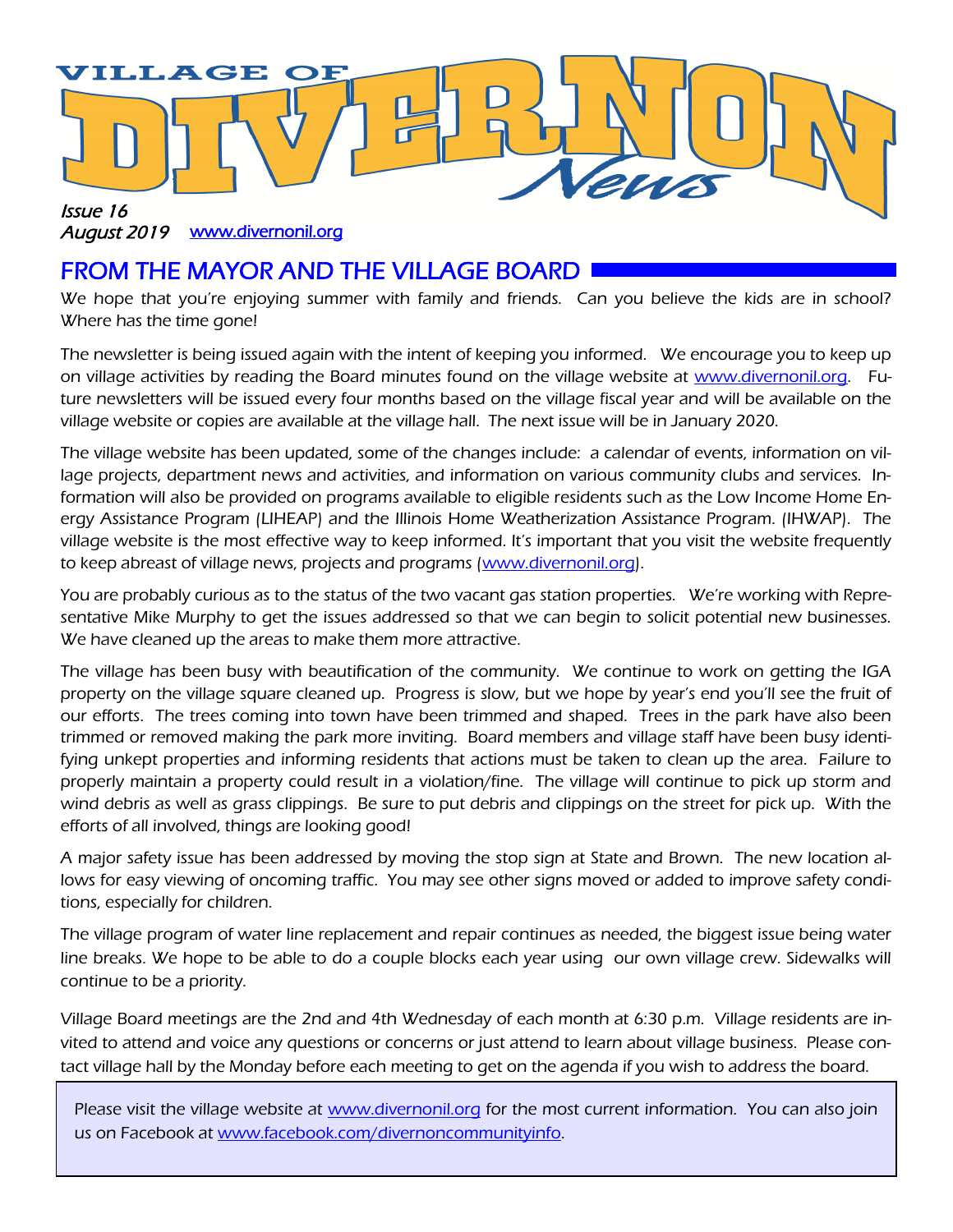## **PUBLIC WORKS DEPARTMENT Jeremy Rhodes**

THE PUBLIC WORKS DEPARTMENT has been busy working on many projects in the Village. Besides improving the beauty of our community, the Public Works crew has been maintaining water and sewer systems by replacing old pipes and pumps. Jeremy Rhodes will continue to monitor the systems to ensure they are running properly. Each year the village identifies streets that require maintenance. This summer numerous streets have been oiled and rocked, while others have been patched. Some alleys have also been rocked to improve access to personal property. Sidewalk replacement/repair is ongoing. The Public Works Building has also had some repairs and maintenance. A new metal roof was installed recently by the Public Works crew. It is important that our building and grounds be maintained on a regular basis to avoid higher costs for repair down the road. The building and area look great! Please take time to thank your Public Works crew for all of their hard work!

BUILDING PERMIT APPLICATIONS are available at the village hall. *Prior to beginning any building project*, an application *must be filed*. This includes sheds on skids Please contact Jeremy Rhodes if you have questions. Completed applications must be submitted to village hall. NO WORK SHALL BEGIN UNTIL THE APPLICATION IS APPROVED!

**PROPERTY MAINTENANCE** - Please make sure lawn waste to be picked up is bagged properly with a sticker on each bag. Sticks and limbs must be piled neatly by the side of the road in the front of your property for the village to pick up. If you have an extra-large load of branches, please call the village office to check on pickup fees. Burning of yard waste is allowed on your property from 6:00 a.m. to 7:00 p.m. only. Remember to keep your garbage cans stored off the street when not out for pickup. It's important that we take care of our properties in a manner that is inviting to people who visit our community.

STORM SAFETY TIPS - Residents are reminded to make sure their cell phones are fully charged before severe weather hits, and to report any downed power lines, natural gas odor, or power outages as soon as possible. Additionally, residents are advised to unplug sensitive electronic equipment, or protect it with a highquality surge protector, and to stay away from downed power lines. For more safety tips or information, visit https://www.ameren.com/illinois.



### **POLICE DEPARTMENT Chief Jason Martin**

THE POLICE DEPARTMENT would like to remind you to lock your vehicles and homes at all times. A theft can occur anytime or anyplace. Recently someone was seen trying to break into a vehicle in a Divernon neighborhood. It's also been reported that vehicles and trailers have been stolen in Auburn and Pawnee. Report unfamiliar vehicles either parked or driving in the area. When answering the door, be cautious. Look for an identifying logo or some other means of identification before opening the door. The Police Department asks that if you are going out of town, stop by the office or call 217-628-9725 to set up a home check. Please be careful on the village roads since school has started, and kids are walking to and from school. We've made it a priority to slow people down!

ORDINANCE VIOLATIONS will be addressed as needed. Junk vehicles or other junk or trash must be removed from properties. Properties in need of the owner's attention due to an ordinance violation will be identified, and the owner will be contacted. Please do not park vehicles on or block sidewalks or mailboxes. Fines will be assessed for all occurrences. Please help us keep the village safe and clean! The Board has also received complaints of noise nuisances. Noises are a nuisance when they are louder than normal or at a time disruptive to normal sleep hours, examples are loud mufflers, late fireworks, idling loud engines, etc. Ordinances are being considered to address these.

GOLF CARTS must be inspected & approved by the Village Police Department. There is a annual fee for the sticker for each golf cart. Golf carts are not to be operated in any inclement weather. Please contact the Police Department for information on the correct requirements for your Golf Cart. 4-wheelers are not street approved.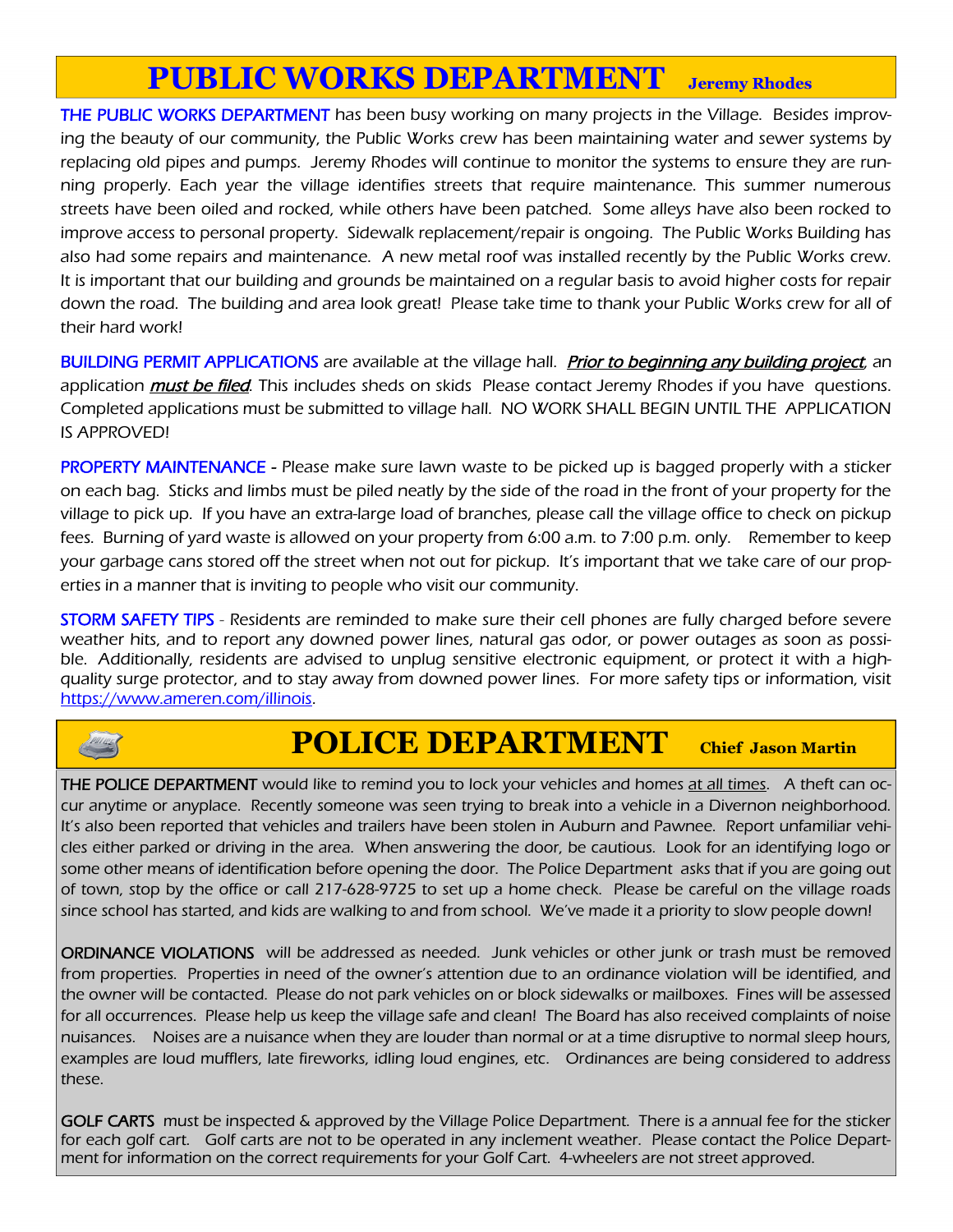### **VILLAGE EVENTS, COMMUNITY CLUBS & SERVICES**

The Divernon Alumni Association will hold an all classes "Class Reunion" on Saturday, September 7, 2019 in the Divernon Square at Maddy's Tavern from 3:00 – 10:00 p.m. This will be a day of fun for family and friends. There will also be live music by Divernon grads and tables of memorabilia. Divernon Alumni shirts will be for sale. Go to www.emersonpress.net and click on the dragon logo to purchase. Join in for food, drink and Divernon fun!

**SCHOOL NEWS** – School is now in session. Slow down, and watch for youngsters walking to and from school. Remember the Divernon community has kids attending the Auburn school system, so please support the school and students in their events and activities. If you'd like school information, please visit www.auburn.k12.il.us.

DIVERNON MASONS LODGE - Contact John Lewis if you are interested in joining the Masons Lodge or for building rental 217-741-7567.

AMERICAN LEGION NEWS - If you would like information on joining the Legion please contact Gene Brenning at 217-741-0920 or for building rental contact Jim Richards at 217 691-2881. Meetings are the 2nd Thursday of each month at 7:00 p.m.

**THE LADIES LEGION AUXILIARY - If you have a loved one currently serving, please provide their name and** mailing address as we like to reach out to our men and women in the military. Meetings are the 1st Thursday of the month at 6:00 p.m. If you are interested in joining please contact Nancy Beaty at 217-628-3383.

DIVERNON YOUTH GROUP CLOTHING CLOSET is available to all residents of Divernon and surrounding communities. All clothing is FREE with sizes from infant to Adult XXL. Shoes, belts, and other accessories are also available. Clean, gently used clothing is accepted. If assistance is needed after hours, please contact Melissa at 217-801-6533. The Clothing Closet is located in the Presbyterian Church, 265 S. Second Street on the SW side of the Square. The closet is open every Monday from 4:00—6:00 p.m. All donations are appreciated! Thank you!

DIVERNON CHRISTIAN YOUTH GROUP meets the 1st and 3rd Wednesday of each month at the Divernon Presbyterian Church from 5:00—7:00 p.m. This group is open to all youth in the community from 5th through 12th grades. Food, activities and a community service project are provided at each meeting. If you would like to get involved or make a donation, either monetary or by being a volunteer, please contact Melissa Layton at 217/801-6533.

THE DUMC FOOD PANTRY is located at the Divernon United Methodist Church, 503 South Second Street, Divernon. Hours of operation are 5:00 - 7:00 p.m. every Monday. Donations of non-perishable food items, paper products, and excess garden produce are always welcome. Drop-off locations are the United Community Bank and the Divernon Post Office. Arrangements can be made for pick up of goods for delivery to the church by calling 217-628-3530. Monetary donations can be mailed to the address above.

**THE DIVERNON SPORTMAN'S CLUB** has many activities available for children and adults. For information on joining, please contact George Brown at 217-652-8538 or Kevin Zimmerman at 217-717-7940. Check the sign at the Senior Center for times of events and other announcements.

*Kid's Fishing Tournament—Sunday September 15*

*Turkey Shoot-Saturday October 12 & Sunday October 13*

**Turkey Shoot-Saturday November 9 & Sunday November 10**